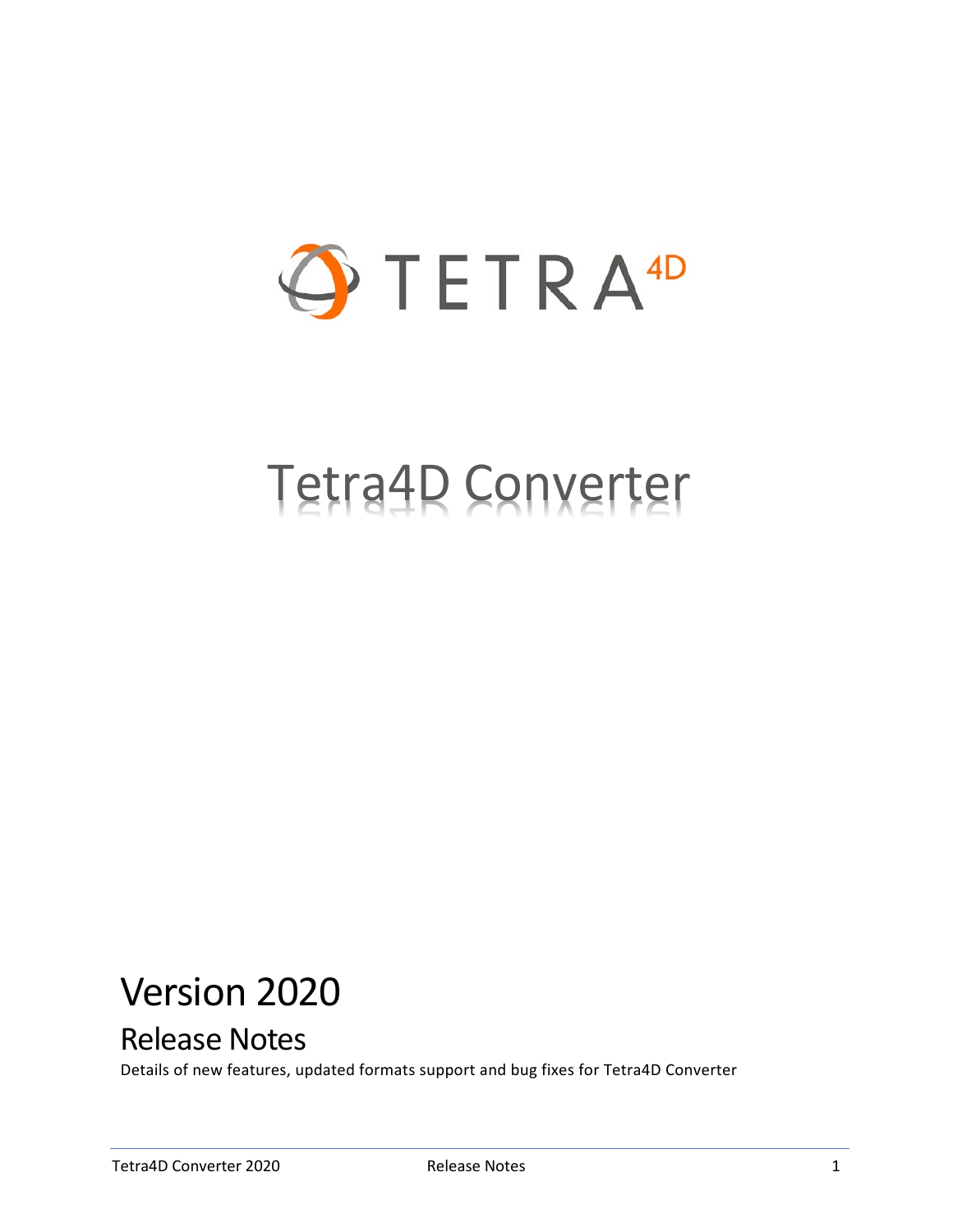## **Table of Contents**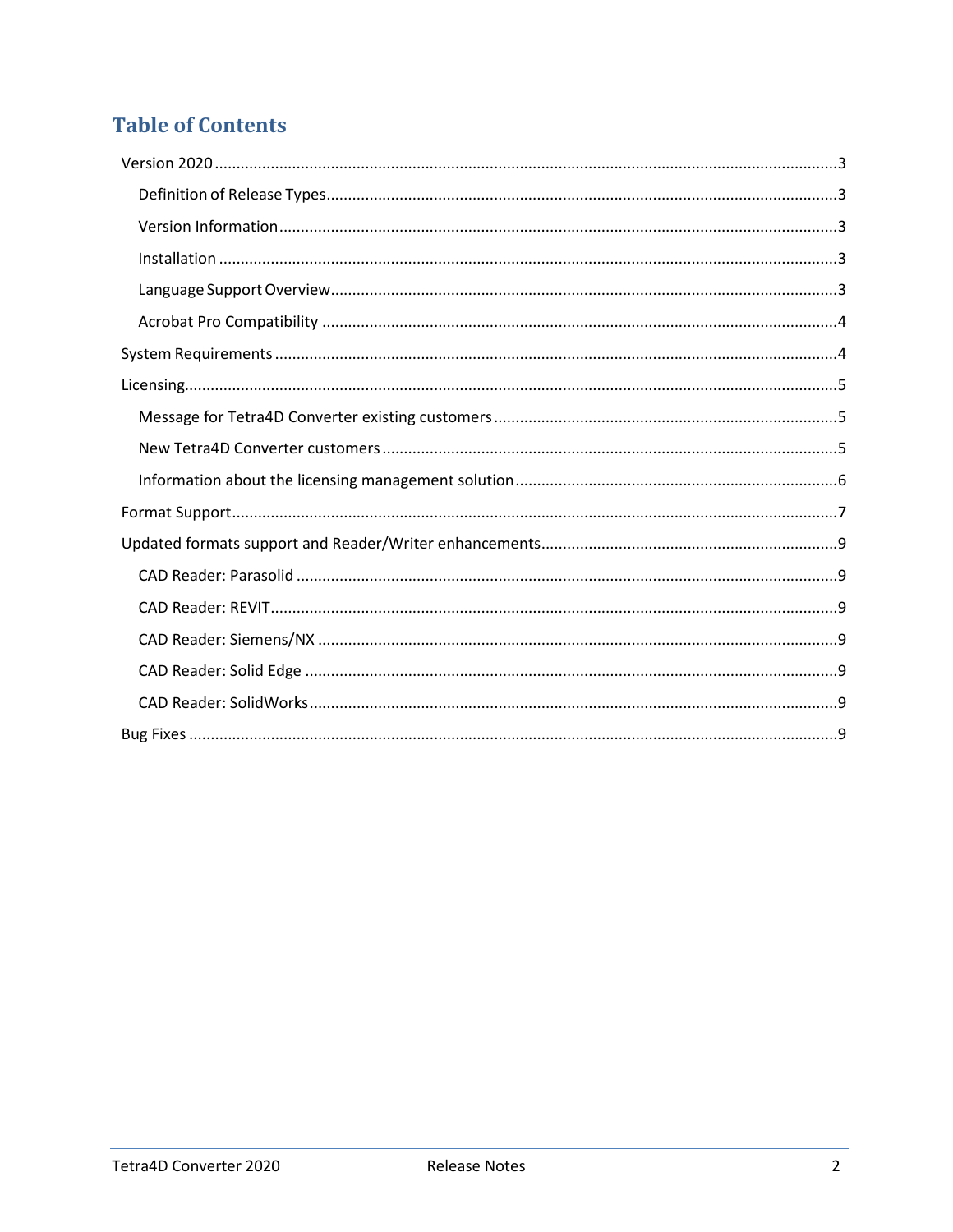## <span id="page-2-0"></span>**Version 2020**

#### <span id="page-2-1"></span>**Definition of Release Types**

We define each release type as follows:

- **Major release**: A major release associated with an incremented release number (e.g. 2019) and an approximate 12 months' product cycle.
- **Minor release**: An update betweenmajorreleasesthat may include support for new file formats, new versions of currently supported formats, and bug fixes. These updates are Service Packs (SP), and are defined with an additional incremented number put aside the major release information (e.g. 2019.1 for the first Service pack of release 2019)
- **Out of cycle patch**: An unscheduled update. These contain few functional updates with the intention to limit impact.

#### <span id="page-2-2"></span>**Version Information**

| <b>Item</b>       | <b>Version Number</b> |
|-------------------|-----------------------|
| Tetra4D Converter | 2020.0.x              |

Notice that the third number is used to differentiate builds of the software, and may not be continuous.

#### <span id="page-2-3"></span>**Installation**

This version can be installed over any prior installation of Tetra4D Converter. For more installation information, please refer to the [Tetra4D Converter Installation Guide](http://www.tetra4d.com/documentation/) or visit our [Learning](http://tetra4d.com/learning/) page.

#### <span id="page-2-4"></span>**Language Support Overview**

Tetra4D Converter provides support for multiple languages as noted in the table below. However, the language used is controlled by the local Adobe Acrobat® installation. If there is a Tetra4D Converter language option that matches the Acrobat installation, then that language is used; if not, Tetra4D Converter defaults to English.

Tier 1 and Tier 2 are as defined by Adobe Systems.

| <b>Tier</b> | <b>Tetra4D Converter Supported Languages</b>                       |
|-------------|--------------------------------------------------------------------|
| Tier 1      | English, French, German, Japanese                                  |
| Tier 2      | Brazilian Portuguese, Italian, Korean, Spanish, Simplified Chinese |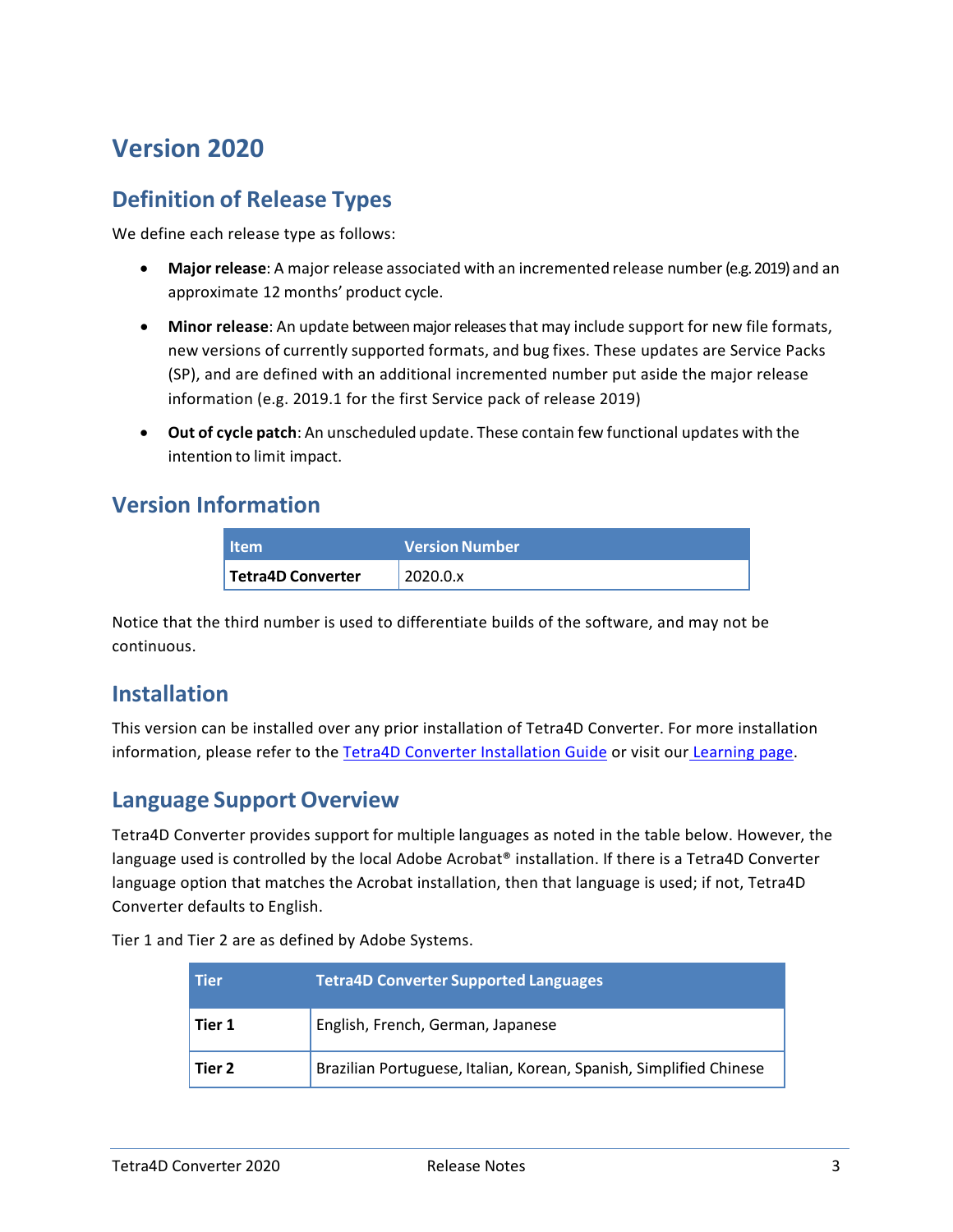### <span id="page-3-0"></span>**Acrobat Pro Compatibility**

The Tetra4D Converter is a plug-in for Adobe Acrobat Pro. The following table provides information about tested version compatibility. Note that older versions of Tetra4D Converter may work with newer Acrobat Pro releases, even if compatibility is not explicitly mentioned here.

| Tetra4D<br><b>Converter</b> | Compatible Acrobat Pro XI / DC / 2017 Versions                                                                                                                                       |
|-----------------------------|--------------------------------------------------------------------------------------------------------------------------------------------------------------------------------------|
| 2020.0                      | Acrobat Pro 2017: 2017.000.0000 - to 2017.011.30166 (Classic track)<br>Acrobat Pro DC: 2015.000.00000 - to 2015.006.30518 (Classic track)<br>- to 2020.006.20042 (Continuous track)) |

Note:

The ADOBE Products and technical support periods can be found [here.](https://helpx.adobe.com/support/programs/eol-matrix.html)

## <span id="page-3-1"></span>**System Requirements**

Please refer to the [Tetra4D Converter Installation Guide](http://www.tetra4d.com/documentation/) to access to the system requirements.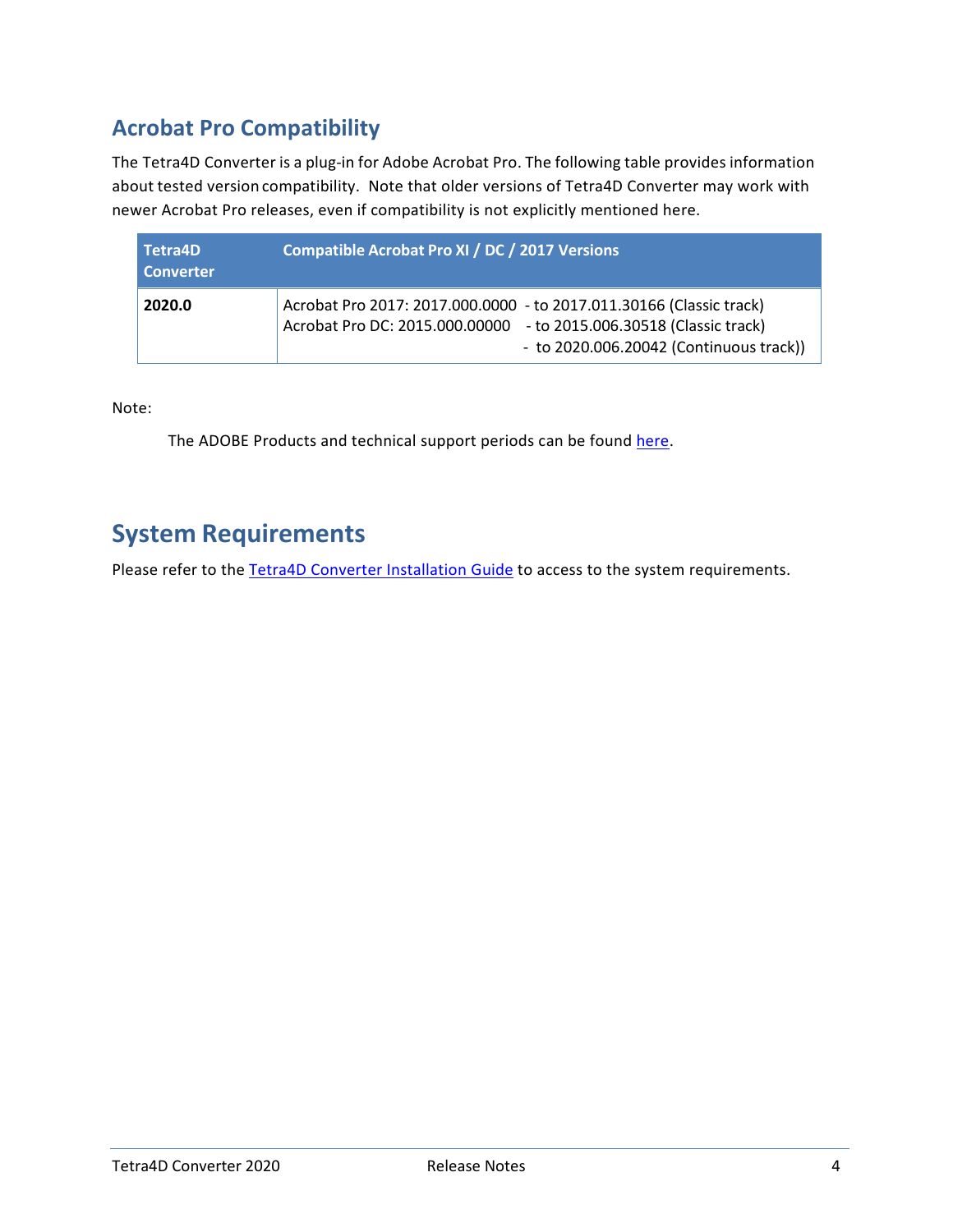## <span id="page-4-0"></span>**Licensing**

#### <span id="page-4-1"></span>**Message for Tetra4D Converter existing customers**

**Tetra4D Converter 2020** is a major release and requires a new license.

Even if you already installed and licensed the version 2019, you will need to update your license and activate the seats when **Tetra4D Converter 2020** is installed.

Notice that if you are under regular maintenance, you should automatically receive information to retrieve your serial number for **Tetra4D Converter 2020,** in an email from tetra4d.com.

Please carefully read the [Tetra4D Converter Installation Guide](http://www.tetra4d.com/documentation/) for explanations on how to activate your licenses.

#### <span id="page-4-2"></span>**New Tetra4D Converter customers**

You should have automatically received information to retrieve your serial number for **Tetra4D Converter 2020,** in an email from tetra4d.com.

Please carefully read the [Tetra4D Converter Installation Guide](http://www.tetra4d.com/documentation/) for explanations on how to activate your licenses.

Note that the Tetra4D Converter will run in trial mode for 28 days after installation, providing you with an opportunity to use the product temporarily without a serial number.

You will have full functionality of the software during the trial period. If you experience any problem during the installation and activation process, please contact support by visiting our [Learning page.](http://tetra4d.com/learning/)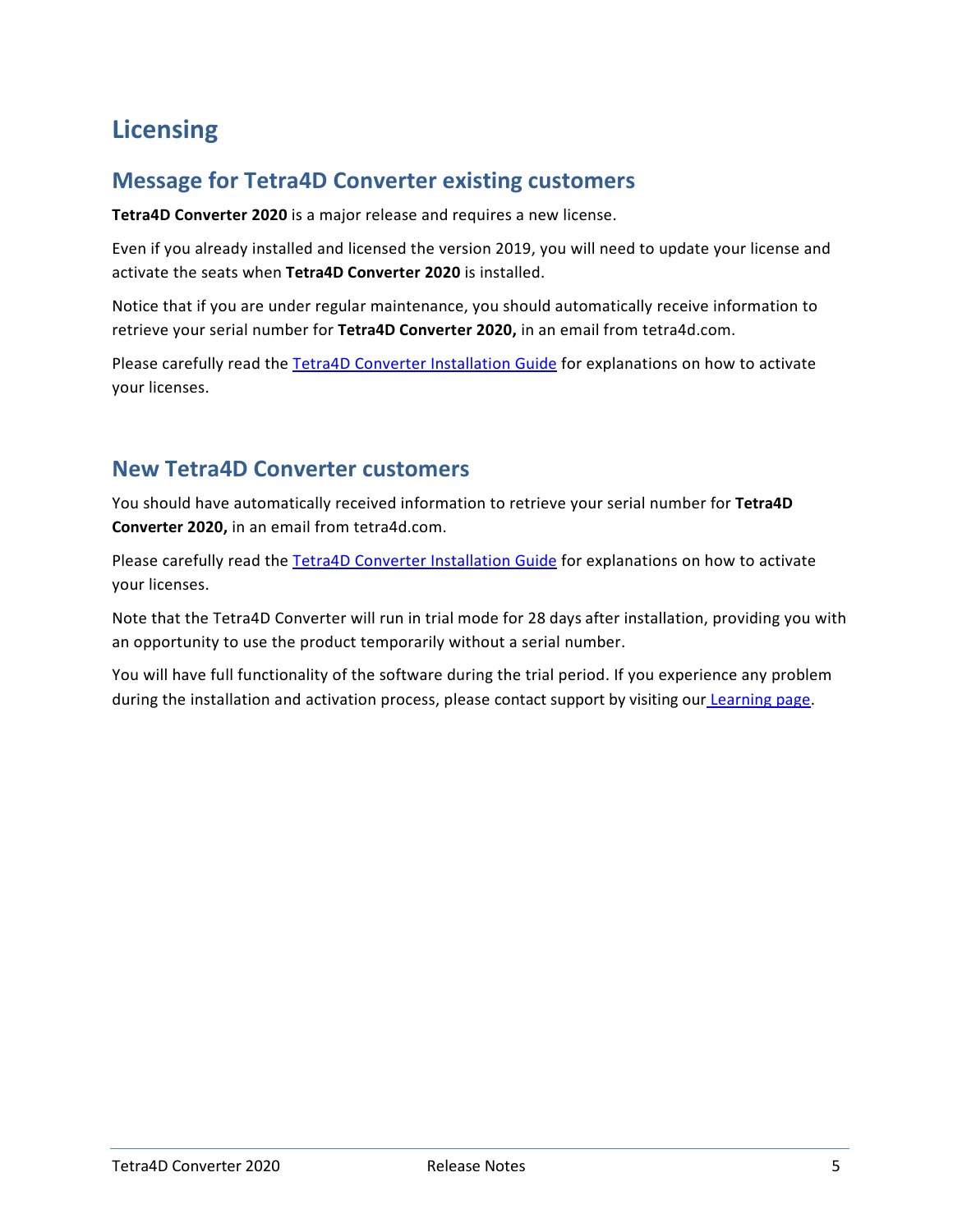#### <span id="page-5-0"></span>**Information about the licensing management solution**

The licensing management solution for **Tetra4D Converter** offers flexibility and autonomy for customers to manage their licenses:

- Licensing the Tetra4D Converter can be done directly by customers, without requiring customers to contact Tetra4D support.
- Online and offline activations are supported
	- o Online activation requires a few actions and is fully performed within the product (no support request, no email communication)
	- o In case of offline activation, information to activate the seat has to be communicated via submitting a support ticket.
- Activation / deactivation is enabled to make it possible to transfer a license from a computer to another one
	- o Case where a computer is not anymore used and the license has to be transferred to another one
	- o The transfer can be performed directly by the customer

#### Remark:

- o The transfer of a license has to be occasional, and is allowed in case of:
	- o Computer crash
	- o Computer change

The Tetra4D support team is available to answer to any question and to help whenever needed. To receive assistance from the support team, please contact support by visiting our [Learning page.](http://tetra4d.com/learning/)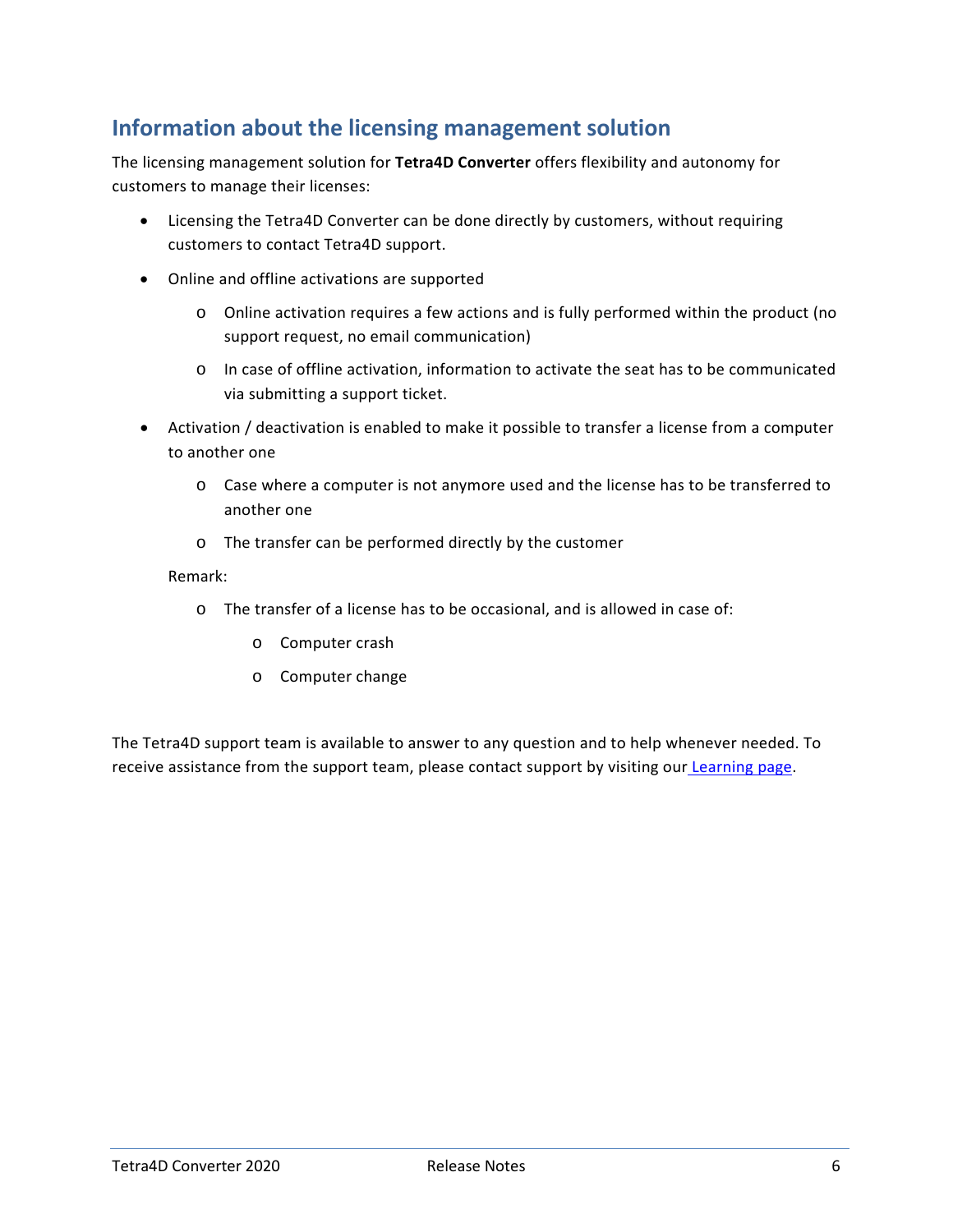## <span id="page-6-0"></span>**Format Support**

This release supports **reading** the following 3D file formats:

| <b>Format</b>                            | <b>Version</b>                        | <b>Extensions</b>                                 |
|------------------------------------------|---------------------------------------|---------------------------------------------------|
| <b>ACIS (SAT)</b>                        | Up to v29                             | SAT, SAB                                          |
| Autodesk AutoCAD (3D only)               | Up to v2019                           | DWG, DXF                                          |
| <b>Autodesk DWF</b>                      | Any                                   | DWF, DWFX                                         |
| <b>Autodesk Inventor</b>                 | Up to 2020                            | IPT, IAM                                          |
| <b>CATIA V4</b>                          | Up to 4.2.5                           | MODEL, SESSION, DLV, EXP                          |
| <b>CATIA V5</b>                          | R4 to V5-6R2019 (R29)                 | CATDrawing, CATPart, CATProduct,<br>CATShape, CGR |
| <b>CATIA V6</b>                          | 2011 to 2013                          | 3DXML                                             |
| <b>FBX</b>                               | ASCII: from 7100 to 7400. Binary: all | <b>FBX</b>                                        |
| <b>GL Transmission format</b>            | 2.0                                   | GLTF, GLB                                         |
| I-deas                                   | Up to 13.x (NX 5), NX I-deas 6        | MF1, ARC, UNV, PKG                                |
| <b>IGES</b>                              | 5.1, 5.2, 5.3                         | IGS, IGES                                         |
| <b>Industry Foundation Classes (IFC)</b> | IFC2x Editions 2, 3 and 4             | IFC, IFCZIP                                       |
| JT                                       | Up to version 10.2                    | JT                                                |
| Parasolid (X_T)                          | Up to v32                             | X_B, X_T, XMT, XMT_TXT                            |
| <b>PRC</b>                               | <b>All Versions</b>                   | <b>PRC</b>                                        |
| <b>PTC Creo</b>                          | Pro/Engineer 19.0 to Creo 6.0         | ASM, NEU, PRT, XAS, XPR                           |
| <b>PTC Pro/Engineer</b>                  | Up to Wildfire 5                      | ASM, NEU, PRT, XAS, XPR                           |
| <b>REVIT</b>                             | 2015 to 2020                          | RVT, RFA                                          |
| Rhino                                    | 4, 5, 6                               | 3DM                                               |
| <b>Siemens PLM Software NX</b>           | V11.0 to NX 12, and up to NX 1899     | PRT                                               |
| <b>Solid Edge</b>                        | $V19 - 20$ , ST - ST10, 2020          | ASM, PAR, PWD, PSM                                |
| <b>SolidWorks</b>                        | <b>Up to 2020</b>                     | SLDASM, SLDPRT                                    |
| <b>STEP</b>                              | AP 203 E1/E2, AP 214, AP 242          | STP, STEP, STPZ                                   |
| <b>STEP XML</b>                          | All versions                          | STPX, STPXZ                                       |
| <b>Stereo Lithography (STL)</b>          | All Versions                          | <b>STL</b>                                        |
| Universal 3D (U3D)                       | ECMA-363 (1st to 3rd editions)        | U3D                                               |
| <b>VDA-FS</b>                            | Version 1.0 and 2.0                   | <b>VDA</b>                                        |
| <b>VRML</b>                              | V1.0 and V2.0                         | WRL, VRML                                         |
| Wavefront                                | Any                                   | OBJ                                               |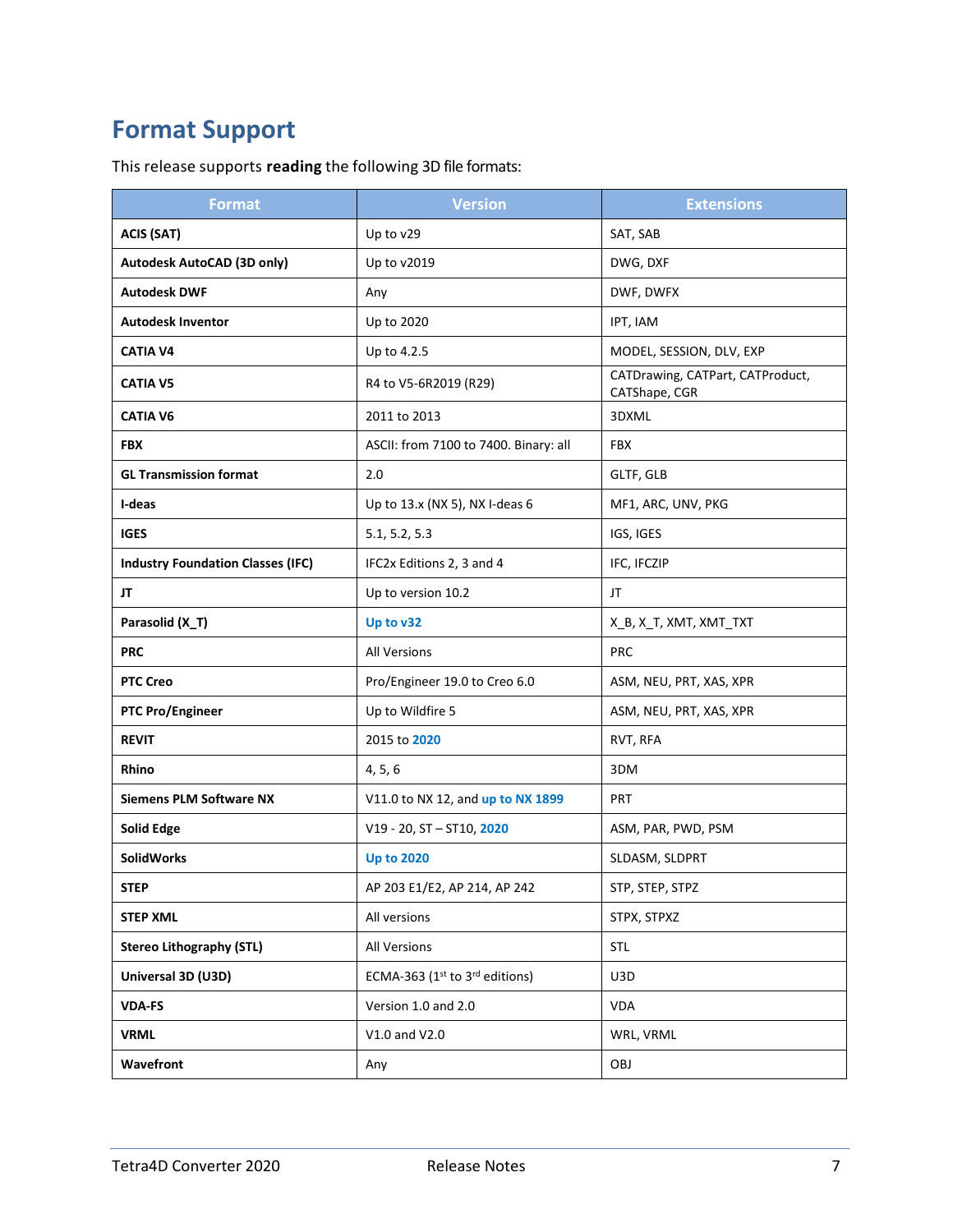|  |  | This release supports writing the following 3D file formats: |
|--|--|--------------------------------------------------------------|
|--|--|--------------------------------------------------------------|

| <b>Format</b>                   | <b>Extensions</b> |
|---------------------------------|-------------------|
| 3MF                             | 3MF               |
| <b>ACIS</b>                     | SAT, SAB          |
| <b>FBX</b>                      | <b>FBX</b>        |
| <b>IGES</b>                     | IGS, IGES         |
| JT                              | JT                |
| Parasolid                       | $X_T$             |
| <b>PRC</b>                      | PRC               |
| <b>STEP</b>                     | STP, STEP, STP.Z  |
| <b>Stereo Lithography (STL)</b> | STL               |
| Universal 3D (U3D)              | U3D               |
| <b>VRML</b>                     | WRL, VRML         |
| Wavefront                       | OBJ               |